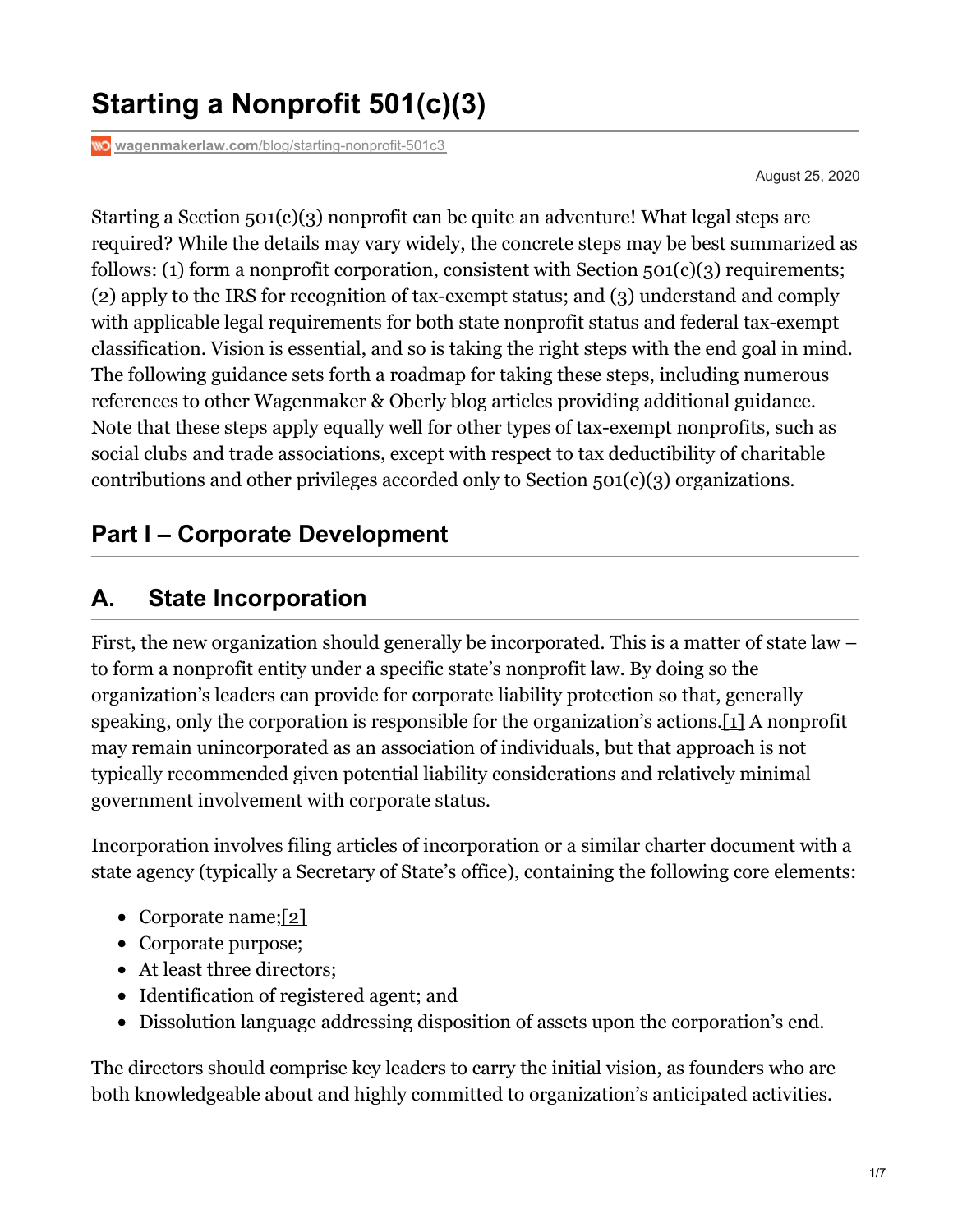Note that the purpose statement must include at least one Section 501(c)(3) tax-exempt purpose (i.e., charitable, religious, educational, scientific, etc.). More broadly, the corporate purpose statement serves as the organizational cornerstone for nonprofit and tax-exempt qualification, donor communications, and the board's fiduciary duty of obedience to the mission. The purpose statement thus should be carefully and thoughtfully developed, as a distilled, durable, and legally compliant articulation of the founders' vision[.\[4\]](#page-6-0)

<span id="page-1-0"></span>An additional question must be addressed: in what state should a nonprofit corporation be formed? All states generally have statutes that provide for the creation of a nonprofit corporation. Often the best choice is to incorporate where the hub of the organization will be located, where one or more of the key leaders are located, or where the primary activities will be conducted. Keep in mind that state nonprofit laws do vary in some very important and specific ways, so attentiveness to such state-specific requirements is critical. This could be as simple as a proper suffix to a corporate name. Indiana requires the use of "Inc." or "Corp." to end the corporate name. Illinois does not have such rules, but may require the use of NFP if the name is not patently philanthropic. Other state distinctions may be more legally significant by requiring membership, limiting who can serve on a board, or imposing other restrictions on a nonprofit's operations.

Upon proper incorporation, the organization should now be legally eligible to receive taxdeductible charitable contributions, provided that it applies for tax-exempt recognition with the IRS within 27 months of incorporation. But the nonprofit must correctly follow through with the IRS process! Note too that government agencies, private foundations, and other donors may require the actual IRS determination letter as a condition for giving funds.

## **B. Employer Identification Number**

Once the Articles of Incorporation (or similar charter document) is filed with the Secretary of State or state, then the organization is officially "born" as a legal entity. Consequently, just as a person gets a social security number, the new corporation needs to obtain a federal Employer Identification Number ("EIN" or "FEIN") by filing IRS Form SS-4 with the IRS. The form requires the organization's legal name, corporate address, contact information, incorporation state, corporate start date, basic tax-exempt purpose information, and the last month in the organization's fiscal year. If the organization will immediately have employees, then this information needs to be disclosed too.

A corporate director or officer must sign the form as the organization's "responsible party" for IRS tax purposes. This person must provide his or her social security number, as a onetime bridge to the FEIN. The form should be submitted electronically, for security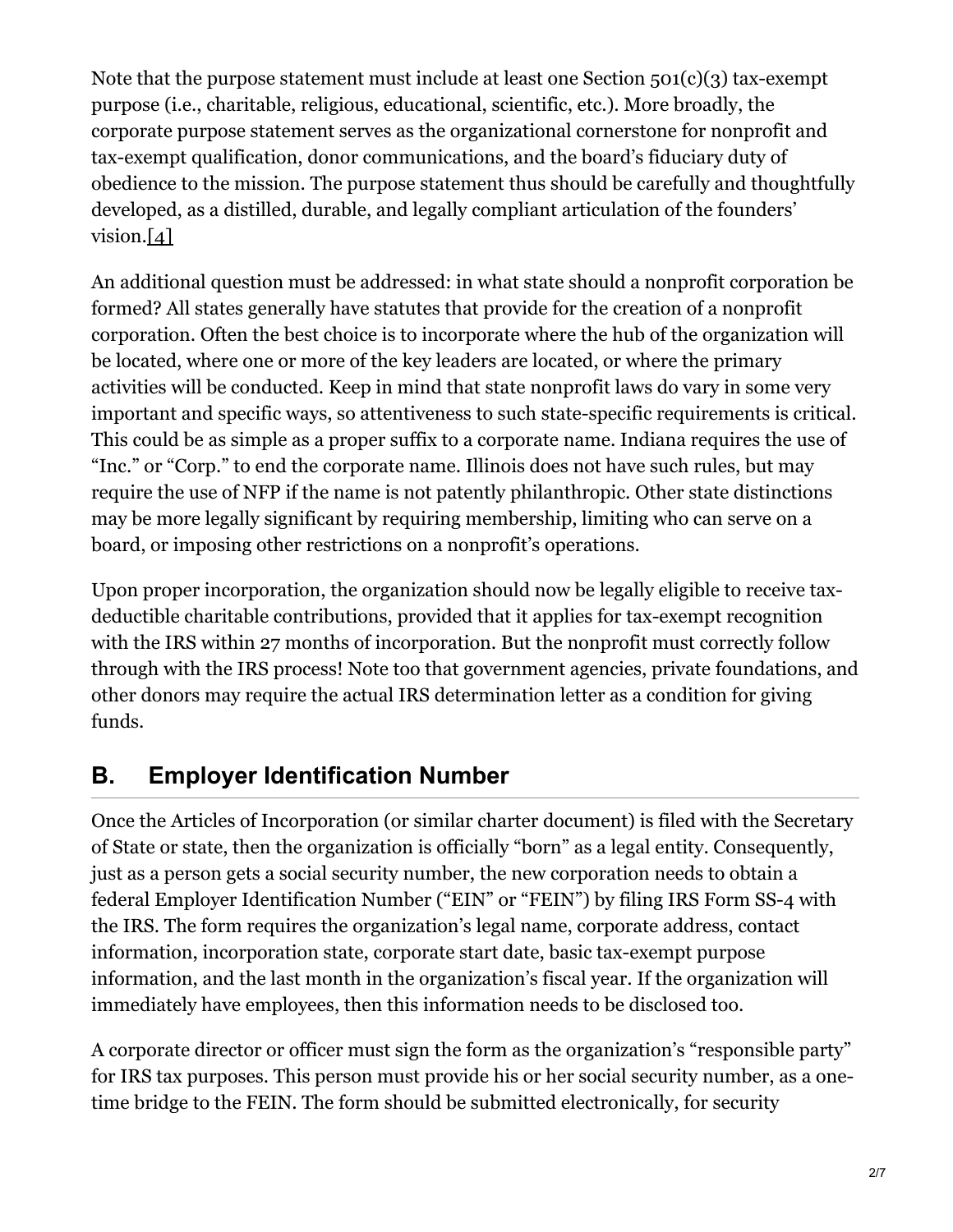purposes and expediency. After Form SS-4 is submitted, the organization will receive an EIN Letter from the IRS.

This process should be quick – it only takes about 15 minutes to apply for an EIN online. Once this is complete, the nonprofit should have the proper documentation needed to open a bank account but should memorialize this corporate action in a resolution. Preferably, the nonprofit will also select officers, such as a President and/or Treasurer, identified as bank signatories (as addressed below regarding First Meeting Minutes).

# **C. Corporate Bylaws**

The next step is to develop corporate bylaws, which contain a nonprofit's internal governing rules. Viewing a nonprofit as a legal "person," as noted above, the bylaws effectively function as its "skeleton" - internally determining how the nonprofit corporation should "move" in its governance and key aspects of its operations.

For example, the bylaws should explain how a nonprofit's directors and officers are selected and removed, the scope of their authority, and whether others may participate in any governance or other activities (e.g., advisory councils and other committees). Other key bylaw provisions include meeting procedures, financial and signatory authority, conflict of interest procedures, and indemnification allowances for potential personal liability.

Just as a skeleton fits a specific person's body, so should bylaws be tailored for each nonprofit. Good bylaws thus fit an organization's particular goals for governance, smooth operations, and clarity. A church's membership bylaws may look far different, for example, than a social service provider's bylaws. Our law firm typically starts with form corporate bylaws, depending on the type of nonprofit, and then assists clients to customize the bylaws in light of certain desired corporate governance (particularly with respect to directors, officers, and members – if any) as well as applicable state law.

The bylaws can be thought of as a management manual for the organization's leadership, which (1) accurately fit the organization's actual governance and operations, (2) are internally consistent, (3) are legally compliant, and (4) are consistent with "best practices" considerations.

## **D. Conflict of Interest Policy and Other Policies**

A conflict of interest policy constitutes a core requirement for a new nonprofit. Such a policy is fundamental enough to include as an addendum to the bylaws. A conflict of interest policy defines prohibited transactions and recommends procedures for avoiding, resolving, or removing a potential conflict. For example, the policy should define what it means to be an "interested person," address self-dealing, describe what to do with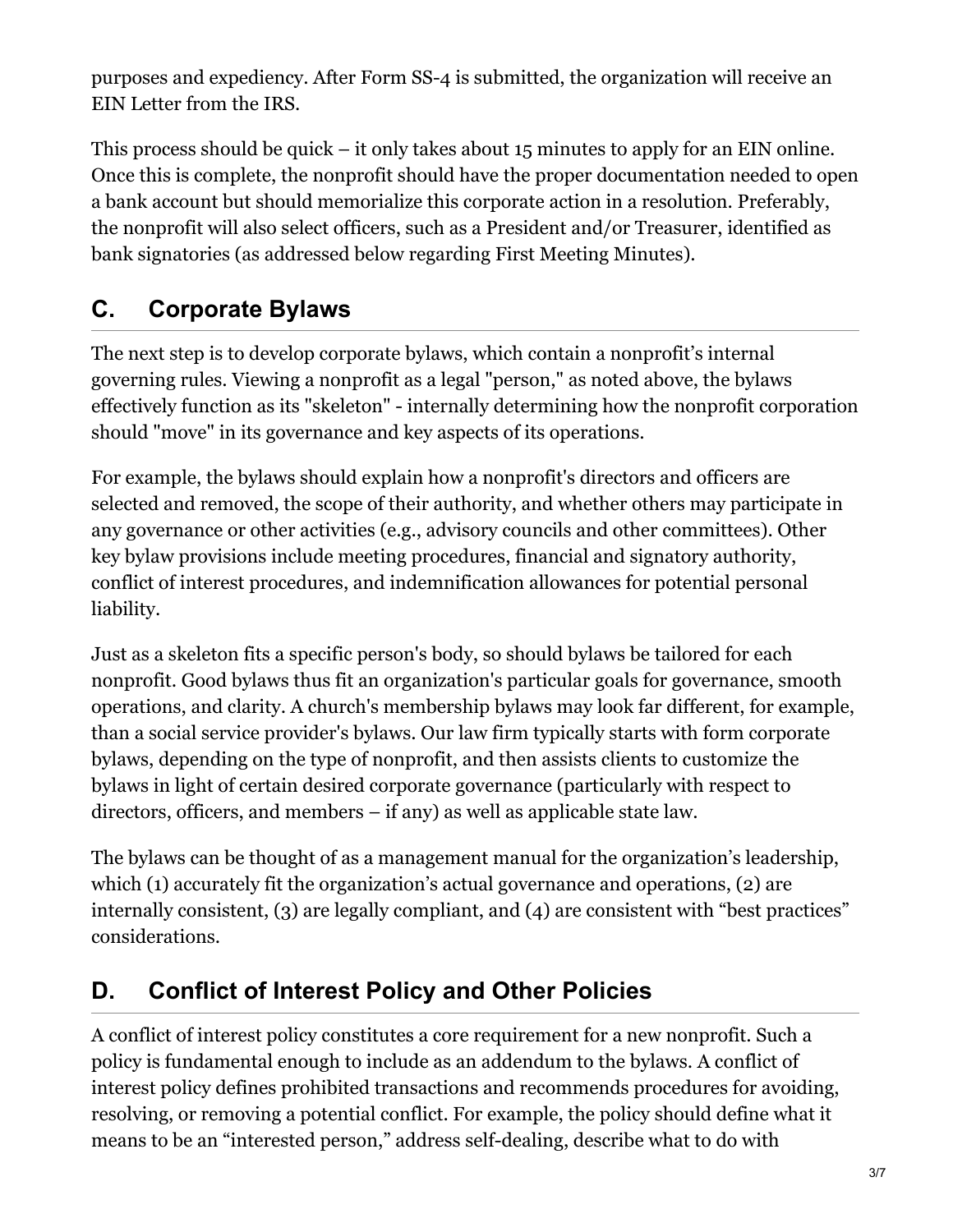disclosures of conflicts of interest, address both financial and non-financial conflicts, and require a written annual disclosure statement from each director regarding such matters. Note too that the IRS and state regulators care about such matters, particularly to avoid abuse of charitable assets. Consequently, a conflict of interest policy and its usage should be compliant with such legal requirements.

Conflicts of interest are directly related to directors' fiduciary duty of loyalty, which requires that directors be "disinterested" and independent of one another. Disinterested directors are not *un*interested, but rather they are interested in the organization's benefit rather than personal benefit. Conflicts of interest thus occur when a nonprofit director acts in a different capacity than as a disinterested, independent director, such that the director is no longer living up to the duty of loyalty[.\[5\]](#page-6-1)

<span id="page-3-0"></span>Other corporate policies may be appropriate during the start-up phase too. For example, the nonprofit may adopt a dispute resolution policy, requiring that internal disputes are settled through mediation or arbitration, as an alternative to or precondition to litigation. Such policy may be highly effective both as a risk management tool and to encourage leaders to participate diligently and actively in board deliberations. Other key policies may include grantmaking (e.g., for international organizations) or a faith statement (for religious organizations).

# **E. First Meeting Minutes**

Once the nonprofit is incorporated, the nonprofit's initial directors need to take their first official governing steps. Such steps may be accomplished through a meeting, at which the Board physically meets, or interacts through teleconference or videoconference. Alternatively, the Board may act through a unanimous written consent of all initial directors, such as through reply emails from each director approving a prescribed list of initial corporate actions. If the initial group of leaders is to change in any way from the list of directors set forth in the articles of incorporation, or if unanimity is not feasible, then a meeting must take place.

The prescribed list of initial corporate actions should include the following: (a) approval of the filed articles of incorporation; (b) approval of the bylaws; (c) any desired change in directors; (d) directors' initial terms (per the bylaws); (e) appointment of officers (also per the bylaws); (f) ratification for retention of legal counsel; (g) identification of the organization's bank and designation of certain officers as bank signatories; (h) authorization for developing and filing the IRS Form 1023 tax-exemption application; and (i) recognition of each director's completed and signed annual disclosure statement, addressing conflicts of interest consistent with the above-described corporate policy. Other matters to be addressed may include employment of an executive director or other employees, ratification of pre-incorporation contracts, transition from any prior financial arrangements, and adoption of additional corporate policies. All such matters should be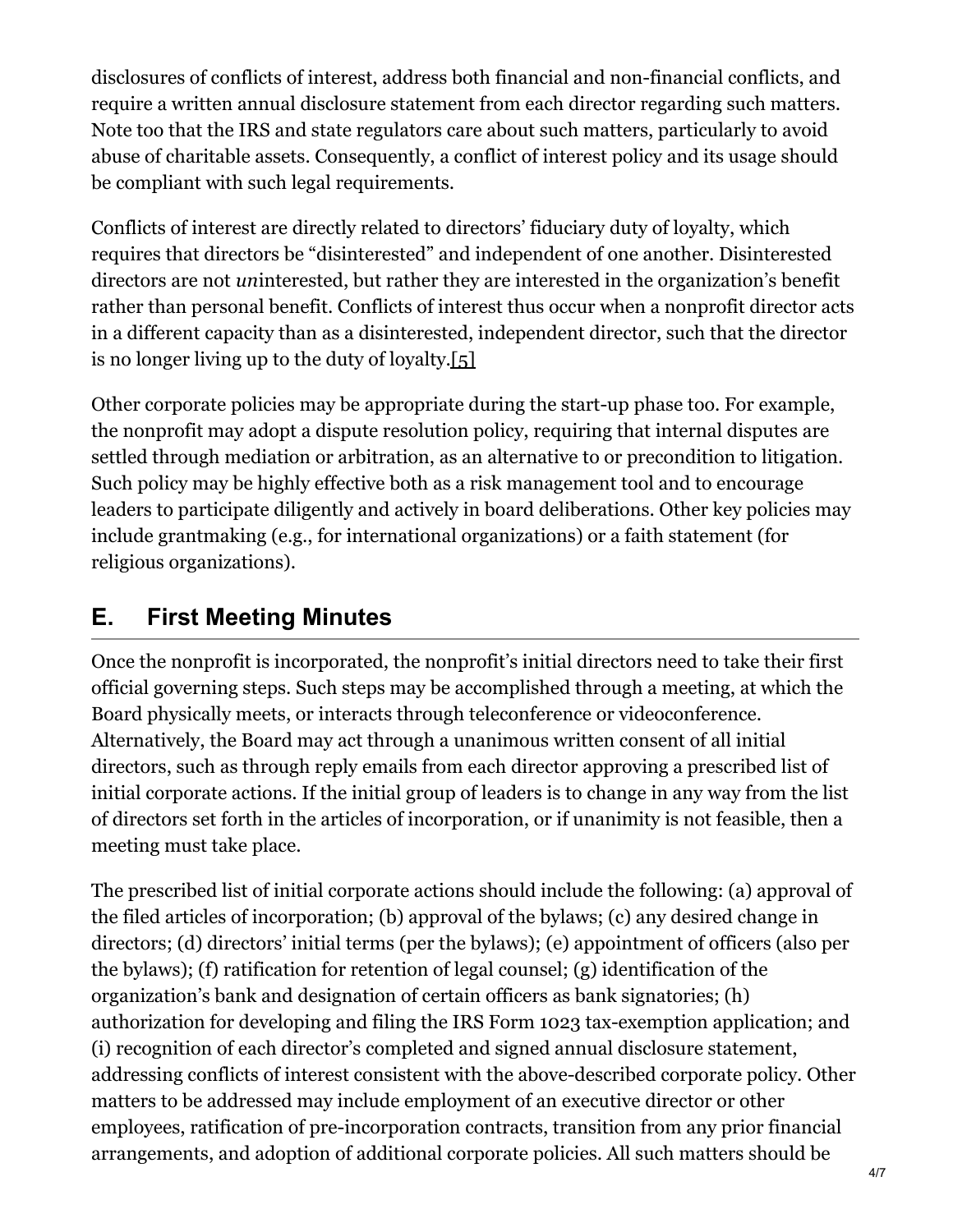# <span id="page-4-0"></span>**Part 2 - Applying for Recognition of Section 501(c)(3) Tax-Exempt Status**

To obtain IRS recognition of the nonprofit as a Section 501(c)(3) tax-exempt organization, an IRS Form 1023 application must be filed (or its self-certification Form 1023-EZ counterpart). Note, however, that churches, other houses of worship, their denominations, and their integrated auxiliaries are automatically tax-exempt. They thus need not file an IRS Form 1023 unless they wish to do so.

The IRS Form 1023 application is appropriate for most contexts in which a nonprofit seeks tax-exempt recognition. Typically it consists of the form itself, containing detailed questions, as well as certain required schedules (depending on specific activities – e.g., housing, schools), a supporting narrative, accompanying financial information, and attached corporate start-up documents. The heart of the Form 1023 application is the supporting narrative, because it describes the organization and the specific ways it meets the organizational and operational tests arising under Section 501(c)(3). The supporting narrative must explain the organization's past, present, and planned activities. More specifically, the supporting narrative must specify who conducts the activity, where the activity takes place, how much time and effort is devoted to the activity, how the activity is funded, and how it furthers the organization's tax-exempt purposes. Nonprofit should feel free to attach relevant policies, website excerpts, articles, pictures, and other materials to bolster the supporting narrative.

The IRS Form 1023 thus amounts to a business plan, setting forth the organization's program details, legal compliance, and capable leadership. All of this information is intended to help the IRS determine the key legal question: is the nonprofit both organized and operated in accordance with Section 501(c)(3) requirements, exclusively (i.e., primarily) for public benefit and not for any improper private benefit[?\[7\]](#page-6-3)

<span id="page-4-1"></span>The streamlined IRS Form 1023-EZ has its place too. It is cheaper overall, with a \$275 IRS filing fee instead of \$600 for the Form 1023 version, and involves less attorney time for preparation. In addition, the Form 1023-EZ has a quicker IRS turnaround time - about 1-2 months instead of the expected 4-6 months for the Form 1023. However, this selfcertification approach is not without risk, since the individuals are certifying that they legally meet the requirements of  $501(c)(3)$ , which are significant, without the same disciplined rigor in evaluation and development for the full-blown IRS Form 1023 (which is probably why organizations using the Form 1023-EZ are reportedly at a higher risk in the event of an audit). Note too that many organizations are not eligible to use the Form 1023- EZ, such as organizations reasonably expecting to receive at least \$50,000 annually as well as houses of worship (if they choose to apply), and other specific types of organizations.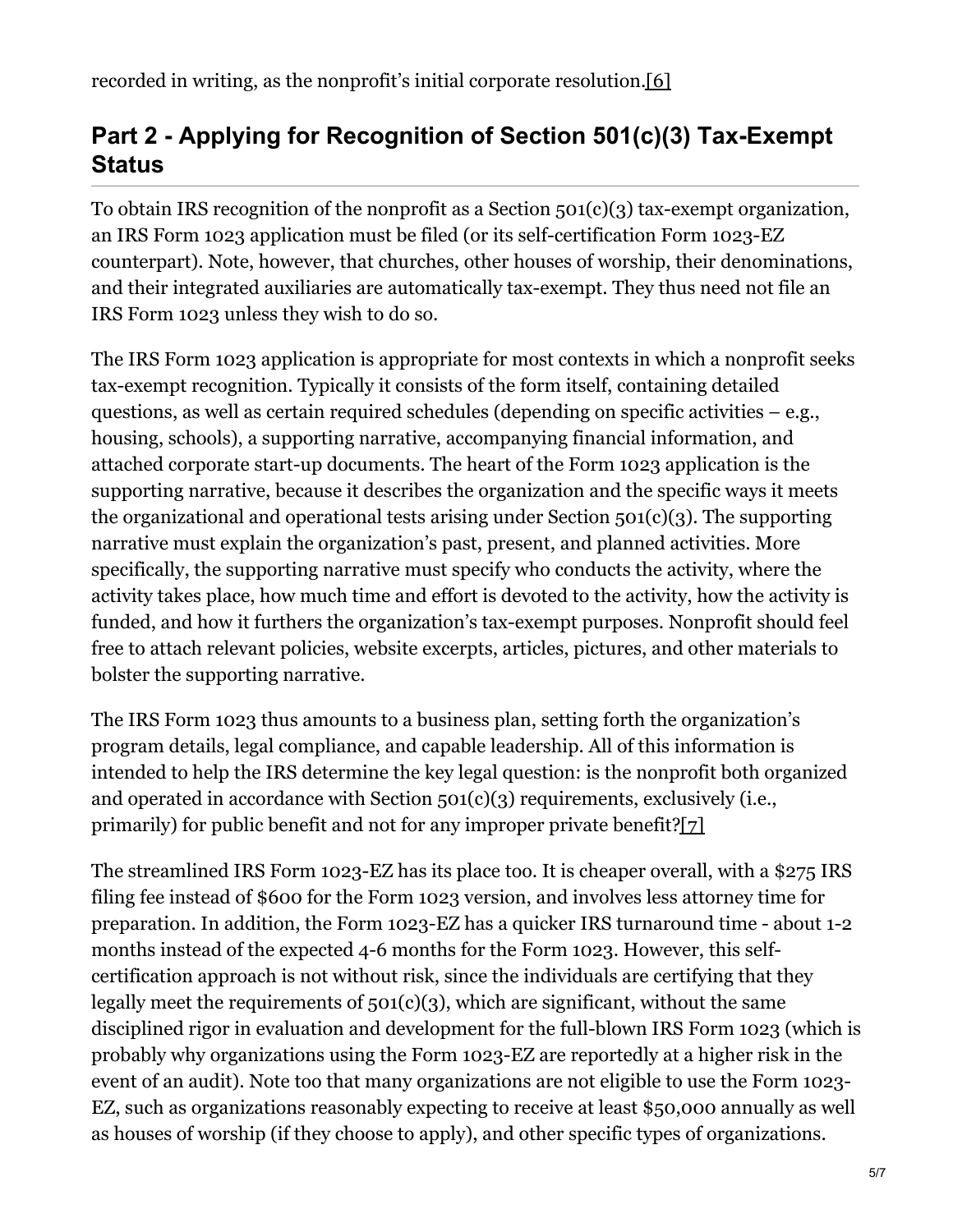Once the new nonprofit is established through its corporate development and IRS taxexempt application, the leaders should consider the following additional areas for legal compliance.

<span id="page-5-2"></span>The nonprofit corporation may owe annual or other periodic reports to the state Secretary of State (or comparable agency), and it must file IRS Form 990 annual reports[.\[8\]](#page-6-4) Note that certain states require additional state "franchise" reports to confirm state tax exemption, such as in California and Texas.

Additionally, the nonprofit leaders should consider state-specific charitable solicitation registration (CSR) and related reporting requirements in connection with its fundraising activities. CSRs are required for each state in which a nonprofit is active, as triggered by the requisite "nexus" (i.e., sufficient contacts, such as if a nonprofit engages in fundraising from a state through its workers). A patchwork of state-specific regulatory requirements and enforcement mechanisms applies, generally as consumer protection measures with the state Attorney General offices acting to protect against unscrupulous fundraising. Most states require an initial CSR, but with varied threshold financial and charitable activity standards. Additionally, many states provide for religious, educational, or membership exemptions from CSRs, and some states do not require any CSRs. Questions about whether a nonprofit must file CSRs in multiple states thus may depend on both specific state law and the nonprofit's activities[.\[9\]](#page-6-5)

<span id="page-5-6"></span><span id="page-5-5"></span><span id="page-5-4"></span><span id="page-5-3"></span>Nonprofits also should consider legal compliance requirements arising from operational aspects, such as whether employee contracts or other employment-related measures are warranted, facility usage considerations, the advisability of applying for state sales tax exemption for retail purchases, [10] whether sales tax liability may be owed for the nonprofit's own sales,[\[11\]](#page-6-7) how best to handle charitable receipting, and other tax-related issues[.\[12\]](#page-6-8) Such matter may be best addressed as the nonprofit continues its journey onward of serving the public interest through its tax-exempt activities, all with attentive and capable leaders who are mindful of the numerous and varied legal compliance aspects too.

<span id="page-5-0"></span>[\[1\]](#page-0-0) Personal liability against a nonprofit corporation's leader should arise only when the leader engages in gross negligence or willful misconduct, or when a law specifically provides for such personal liability (e.g., knowing misuse of payroll tax funds). For additional information, see our blogs [available](https://wagenmakerlaw.com/blog/when-volunteer-leadership-goes-bad-personal-liability) here and also [here](https://wagenmakerlaw.com/blog/immunity-or-not-charitable-tort-liability-limits-modern-times).

<span id="page-5-1"></span>[\[2\]](#page-0-1) For additional considerations regarding selecting a corporate name, see our [blog](https://wagenmakerlaw.com/blog/whats-nonprofit-name-trademark-protection-and-more) here.

[3] The registered agent is the person or entity who will receive legal documents on behalf of the organization in the state, and the registered agent must have a physical address in